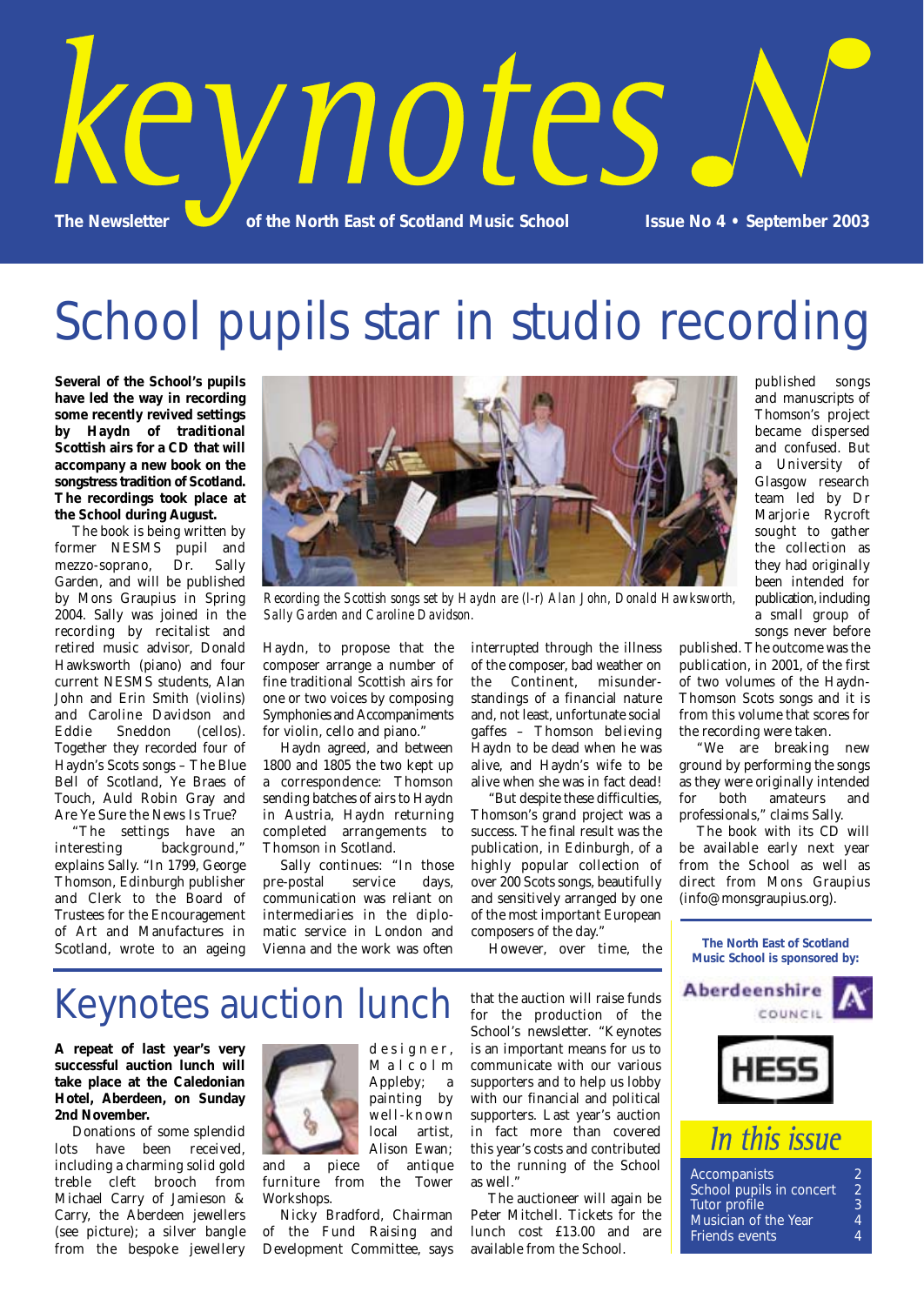### **Recent** events

#### **GOURMET NIGHT**

The annual Friends' Gourmet Night took place in March at Aberdeen College. As ever, this was a splendid evening, enjoyed by all who attended. A total of over £800 was raised for the School funds.

#### **KINCARDINE CONCERT**

International concert pianist and NESMS tutor, Nigel Clayton, and his concert violist wife, Miho Hakamata, gave a superb concert at Kincardine House on Saturday 26th April to raise over £1,200 for the School funds. This was Miho's first visit to Scotland and she enchanted the audience not just with her dazzling playing but by insisting on photographing them at the end of the concert!

### **Donors**

The North East of Scotland Music School gratefully acknowledges the valuable financial contributions made by the following over the last 12 months:

#### Amerada Hess – sponsor

Aberbrothock Charitable Trust Aberdeen Rotary Club St. Machar Aberdeen Zonta Club Aberdeenshire Council Astor of Hever Trust Central Investment Services Martin Connell Charitable Trust Cruden Foundation Dunard Fund Esme Fairbairn Foundation Hugh Fraser Foundation Friends of NESMS David Gordon Memorial Trust Jennie S Gordon Memorial Foundation Jamieson & Carry McGlashan Charitable Trust MacRobert Trust Thomas Primrose Trust Radcliffe Trust Hope Scott Trust Verden Sykes Trust Elizabeth Wilson's Trust Wood Group



*Keynotes* is produced for the North East of Scotland Music School

### **EDITOR**

Neil Jones Cairnstone Limited Tel: 07050 259859 email: neil.jones@cairnstone.co.uk www.cairnstone.co.uk

#### **DESIGNER**

Elaine Finnie Elfin Artwork & Design Limited Tel: 01224 481838 email: elfin@ifb.co.uk

> **PRINTER** Prontaprint Tel: 01224 582258

# School pupil is Young Musician of the Year

**NESMS cello pupil,** seventeen-year-old **Lind, beat off a host of talented opposition to take the title 'Aberdeen City Young Musician of the Year' recently. Rachel has been a pupil at the school for several years, studying with tutor James Halsey.**

Rachel says that she was delighted with winning the accolade, which also netted her a prize of £1,000. "I hoped to get into the final and once I had, I thought I might have a fairly good chance of winning," she told Keynotes. "But I still had the challenge of playing better than I've ever managed before. I'm thankful that it was good enough!"

Rachel played a series of pieces during the final, including Faure's Elegie, Saint-Seans' Allegro Appassionato and WH Squire's Humoresque. The judges were chaired by Graeme Humphrey, professor of piano at the Royal Academy of Music and included Donald Hawksworth the former music adviser to Aberdeen City Council, John Stodter, Corporate Director of Leisure and Learning, Aberdeen City Council and Malcolm MacNeil, managing partner of the competition's sponsors, ISHOKA.



*NESMS pupil Rachel Lind pictured outside Aberdeen's Cowdray Hall after winning the Aberdeen City Young Musician of the Year.*

A member of the National Youth Orchestra of Scotland and Aberdeen Music Centre, Rachel will also be playing as a member of the Aberdeen Chamber Orchestra from this September onwards.

"Although I have another year at school, I'm applying to four of the Scottish medical schools," Rachel says, "but I'm hoping to be offered a place at Aberdeen because I'm so heavily involved in the musical scene here. I've recently formed a string quintet with some likeminded friends. We've called it Quintessence and, as well as playing for pleasure, we're also looking for commercial bookings for parties, weddings and other occasions." Rachel will be continuing

her lessons at NESMS. "The School has had a strong influence on me. My playing has improved tremendously under the guidance of James Halsey and I wouldn't want to stop that. It's another good reason for staying in Aberdeen."

## **Two for the price of one**

#### *continued from page 3*

occasional master of ceremonies, computer consultant and furniture mover! "It's inevitable that with Jean so closely involved with the School I get asked to do all sorts of odd jobs," Peter explains. "But I enjoy being involved although I do prefer it when I get an opportunity to sing!"

Jean says that their own performances are now concentrated around their trio, Vocal Liaisons. "We're doing less with the local choral societies these days – they are keener on attracting younger singers now," says Jean. "But for me, teaching has always played a big part in my life. And for that I must blame – and thank – Dorothy Hately. It was really due to Dorothy that I moved from being a pupil to being a tutor at the School and I don't think I'm alone in saying that she's a big miss, is Dorothy."

### **Friends events**

Following the successful opening concert in this year's Ferryhill series (Marionne Fordyce with piano tutor, Joseph Long), the next event will be on Thursday 9th October. NESMS horn tutor Professor Ifor James will be joined by his former pupil, Christopher Lund, and NESMS singing tutors, Ruth Black and Alison McDonald with their pupils, for an evening of music by Arnold Cooke, Brahms, Havelock Nelson, Berlioz and Ifor himself. Harry Williamson will accompany.

Tickets costing £8.50 are available from the School beforehand or at the door (of Ferryhill Church) on the night.

The third concert in this year's series will be on **Thursday 20th November<br>with pianist Donald** pianist Hawksworth and mezzosoprano Sally Garden, giving a recital entitled 'Mondschein auf Loch Lomond'. This will be an evening of music inspired by the northern muse. Ticket details as above.

Slotted in between the two concerts will be the annual Friends' Coffee Morning at the School on Saturday, 25th October, from 10 am until 12 noon. There will be all the usual stalls and any donations will be most welcome. Musical entertainment will be provided by School pupils. Tickets from the School in advance or at the door.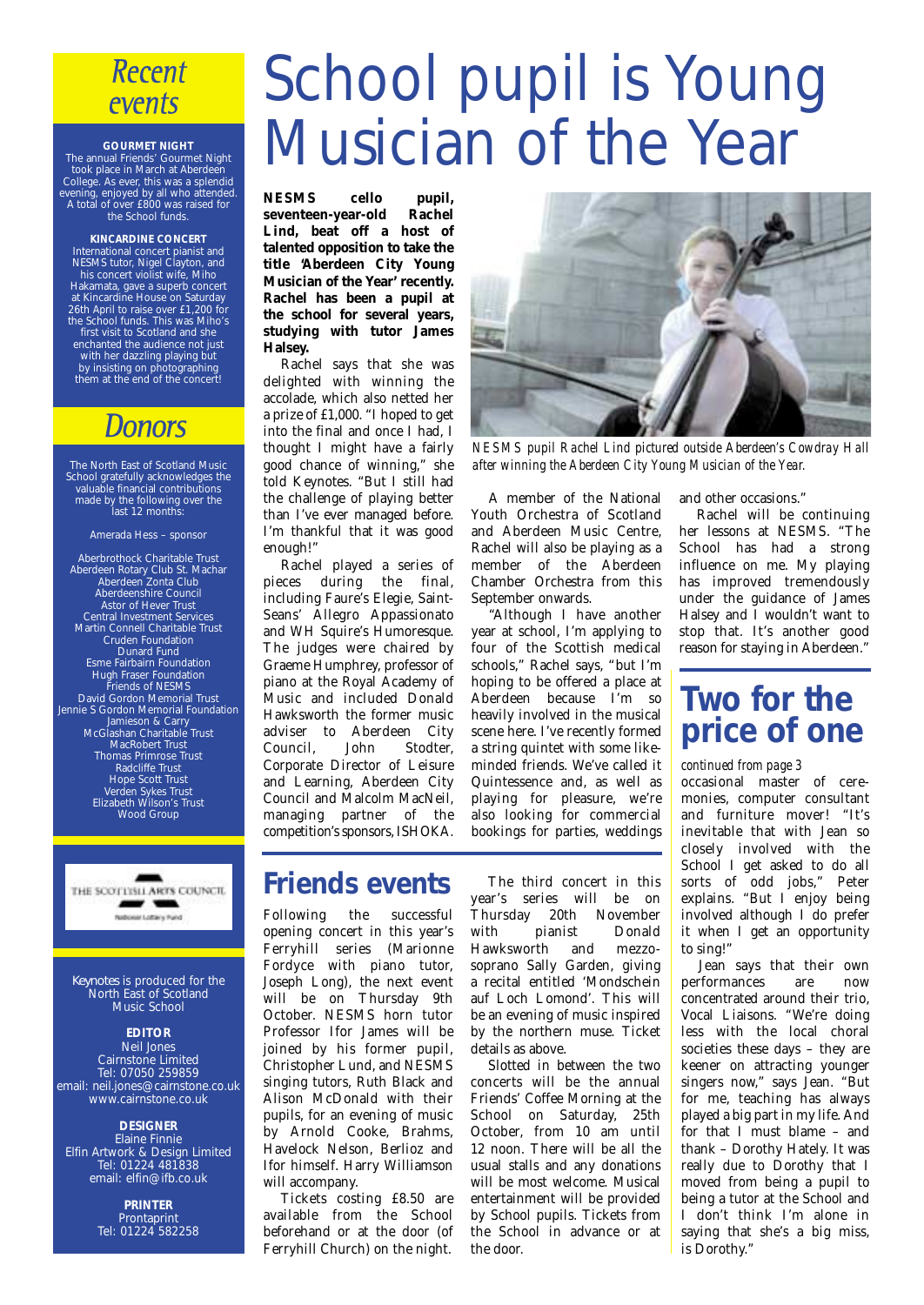## Two for the price of one

**Whilst many of the School** well known **international stars in their own right, not all travel the** *entertaining* and **teaching. Some, like singing tutor Jean Webster, are content to keep their horizons closer to home. Jean – and her husband Peter – are 'well kent' faces on the North East of Scotland classical scene, singing in local choral societies and in their own trio with accompanist Ian Gillis.** 

Both Jean and Peter were brought up in Dundee and it was from that city's Harris Academy that Jean went to the Royal Scottish Academy of Music and Drama to take a<br>three-vear teaching and three-year teaching and performing diploma. It was in her third year that Jean married her childhood sweetheart, Peter, and having successfully completed her diploma Jean and Peter moved to Aberdeen.

Jean takes up the story: "Having suffered a number of



*Peter and Jean Webster*

miscarriages I was banned from singing whilst I added to our family with two boys, Christopher (now 24) and Andrew (now 20)! But afterwards, having successfully auditioned with the School I started three years of lessons with Raimund Herincx and was then invited to become very much the junior singing teacher at the School. I've been here twenty years now and, if they'll



have me, I hope to stay for a good while yet!"

Peter had also had voice training, initially with John Carol-Case, then with Elizabeth Izatt, and finally for ten years with Raimund Herincx at the School. "Elizabeth was a great technician," Peter recalls, "and really set me on the right track in that respect." Certainly Jean and Peter have been a big hit at the many joint concerts they have participated in, both for the School and elsewhere.

"The most memorable was the Purcell Dido and Aeneas we did for the School a few years ago with Peter as Aeneas and myself as Dido. That was a real highlight," says Jean. Another highlight was last year's inaugural Friends of NESMS concert at Ferryhill Church, with Raimund Herincx. This included the Scottish premiere of The Burning House, a short Hadyn opera.

Asked who her most memorable pupils have been, Jean concedes that Lisa Milne has had the most spectacular career. "Eileen Hunter is another pupil in the same mould; she has a burgeoning career as a jazz vocalist and has studied with Cleo Laine. Currently I'm also teaching Elaine Henderson, an oboe player turned singer, and she is just superb with real potential to go the whole way.

"But not all the pupils want to sing professionally. I really enjoy it when any one of my pupils is making progress. That's very rewarding."

Meanwhile Peter fulfils a useful role for the School as *continued on back page*



#### **as at September 2003**

#### **STRINGS**

Violin *Gillian Findlay* Viola *Michael Beeston* Cello *James Halsey* Double Bass *David Inglis*

#### **WOODWIND**

Flute *David Nicholson* Flute *Catherine O'Rourke*<br>Choe *Anne Bankin* Oboe *Anne Rankin* Clarinet *Alison Waller* Bassoon *Lesley Wilson*

**BRASS**

Trumpet *John Gracie* Horn *Ifor James*

> **PIANO** *Nigel Clayton Joseph Long Tom Johnston*

**GUITAR** *Gilbert Biberian*

**SINGING** *Raimund Herincx Alan Watt Ruth Black Alison McDonald Jean Webster*

**STAGECRAFT & PERFORMANCE** *Donald Maxwell*

## **Forthcoming** events

**Saturday 4th October 7.15 pm** Handel's 'Messiah' at St. Andrews Cathedral, King Street. Kathryn Gallacher (soprano), Katherine Smith (mezzo), Marion Fordyce (alto), Andrew Locke Nicholson (tenor), Alan Watt (bass). Conductor Roger Williams. See story back page for ticket information.

#### **Thursday 9th October 7.30 pm**

Ifor James & Friends at Ferryhill Church. Ifor James and Christopher Lund (horns) Ruth Black and Alison McDonald (sopranos). Tickets £8.50 from School or on door.

#### **Thursday 20th November 7.30 pm**

Mondschein auf Loch Lomond at Ferryhill Church. Sally Garden (mezzo-soprano) with Donald Hawksworth (piano). Tickets £8.50 from School or on door.

#### **Sunday 23rd November 7.45 pm**

Russian Concert at Mitchell Hall, Marischal College. Vera Kralichkina and Natalia Inglis-Kopylova (sopranos). See story back page for ticket information.